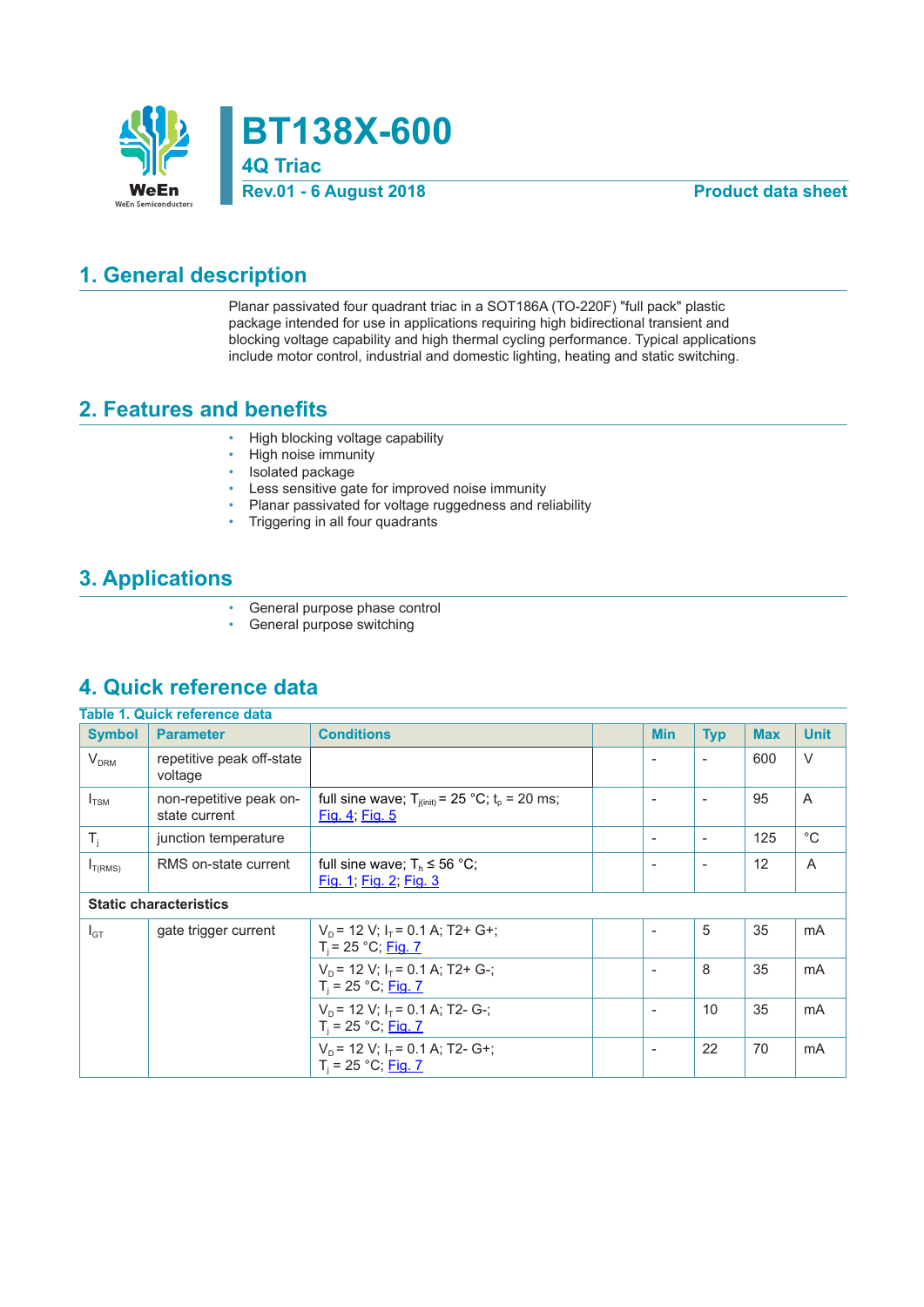| <b>Symbol</b> | <b>Parameter</b>                     | <b>Conditions</b>                                                                                                               | <b>Min</b> | Tvp | <b>Max</b> | Unit      |
|---------------|--------------------------------------|---------------------------------------------------------------------------------------------------------------------------------|------------|-----|------------|-----------|
|               | <b>Dynamic characteristics</b>       |                                                                                                                                 |            |     |            |           |
| $dV_p/dt$     | rate of rise of off-state<br>voltage | $V_{DM}$ = 402 V; T <sub>i</sub> = 125 °C; (V <sub>DM</sub> = 67%<br>of $V_{DRM}$ ); exponential waveform; gate<br>open circuit | 100        | 250 | $\sim$     | $V/\mu s$ |

# **5. Pinning information**

| <b>Table 2. Pinning information</b> |                |                         |                           |                       |  |  |  |
|-------------------------------------|----------------|-------------------------|---------------------------|-----------------------|--|--|--|
| <b>Pin</b>                          | <b>Symbol</b>  | <b>Description</b>      | <b>Simplified outline</b> | <b>Graphic symbol</b> |  |  |  |
|                                     | T <sub>1</sub> | main terminal 1         | mb                        |                       |  |  |  |
| $\overline{2}$                      | T <sub>2</sub> | main terminal 2         |                           |                       |  |  |  |
| 3                                   | G              | gate                    |                           |                       |  |  |  |
| mb                                  | n.c.           | mounting base; isolated |                           | sym051                |  |  |  |
|                                     |                |                         |                           |                       |  |  |  |
|                                     |                |                         | 2 <sub>3</sub>            |                       |  |  |  |

# **6. Ordering information**

| <b>Table 3. Ordering information</b> |                |                                                                                                        |                      |  |  |  |
|--------------------------------------|----------------|--------------------------------------------------------------------------------------------------------|----------------------|--|--|--|
| Type number                          | <b>Package</b> |                                                                                                        |                      |  |  |  |
|                                      | <b>Name</b>    | <b>Description</b>                                                                                     | <b>Version</b>       |  |  |  |
| BT138X-600                           | <b>TO-220F</b> | plastic single-ended package; isolated heatsink mounted; 1<br>mounting hole; 3-lead TO-220 "full pack" | SOT <sub>186</sub> A |  |  |  |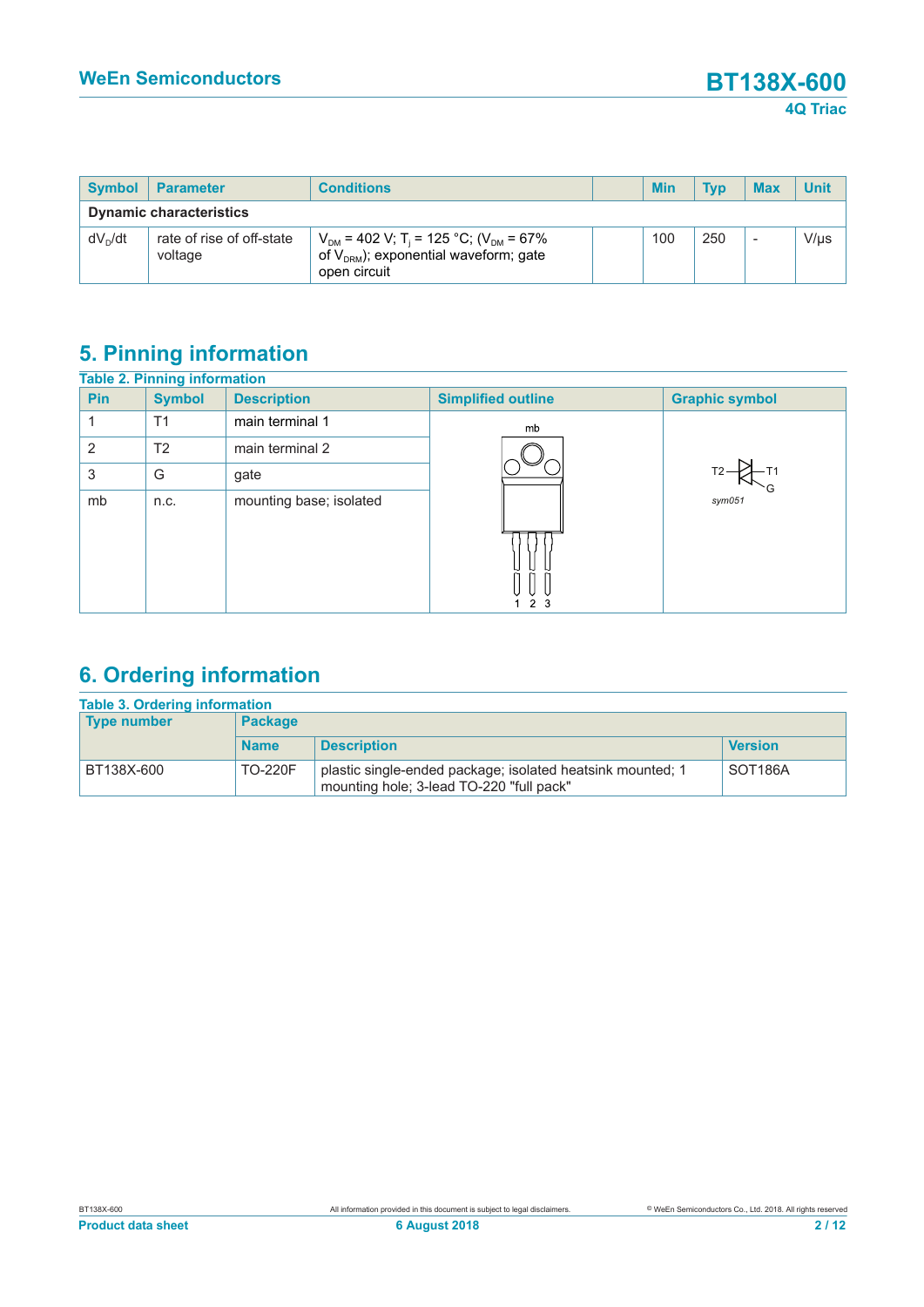# **7. Limiting values**

#### **Table 4. Limiting values**

*In accordance with the Absolute Maximum Rating System (IEC 60134).*

| <b>Symbol</b> | <b>Parameter</b>                         | <b>Conditions</b>                                                       | <b>Min</b>               | <b>Max</b> | <b>Unit</b>  |
|---------------|------------------------------------------|-------------------------------------------------------------------------|--------------------------|------------|--------------|
| $V_{DRM}$     | repetitive peak off-state<br>voltage     |                                                                         |                          | 600        | $\vee$       |
| $I_{T(RMS)}$  | RMS on-state current                     | full sine wave; $T_h \le 56 °C$ ;<br>Fig. 1, Fig. 2, Fig. 3             | $\overline{\phantom{a}}$ | 12         | A            |
| $I_{TSM}$     | non-repetitive peak on-<br>state current | full sine wave; $T_{j(int)} = 25 °C$ ; $t_p = 20$ ms;<br>Fig. 4; Fig. 5 | $\overline{\phantom{a}}$ | 95         | A            |
|               |                                          | full sine wave; $T_{j(int)} = 25$ °C;<br>$t_{p}$ = 16.7 ms              |                          | 105        | A            |
| $l^2t$        | $l2t$ for fusing                         | $t_{p}$ = 10 ms; sine-wave pulse                                        | $\overline{\phantom{a}}$ | 45         | $A^2s$       |
| $dl_T/dt$     | rate of rise of on-state                 | $I_G$ = 70 mA; T2+ G+                                                   | $\overline{\phantom{a}}$ | 50         | $A/\mu s$    |
|               | current                                  | $I_G$ = 70 mA; T2+ G-                                                   | $\overline{\phantom{a}}$ | 50         | $A/\mu s$    |
|               |                                          | $I_G$ = 70 mA; T2- G-                                                   | $\overline{\phantom{a}}$ | 50         | $A/\mu s$    |
|               |                                          | $I_G$ = 140 mA; T2- G+                                                  | $\overline{\phantom{a}}$ | 10         | $A/\mu s$    |
| $I_{GM}$      | peak gate current                        |                                                                         | $\overline{\phantom{a}}$ | 2          | A            |
| $P_{GM}$      | peak gate power                          |                                                                         |                          | 5          | W            |
| $P_{G(AV)}$   | average gate power                       | over any 20 ms period                                                   | $\overline{\phantom{a}}$ | 0.5        | W            |
| $T_{\rm stg}$ | storage temperature                      |                                                                         | $-40$                    | 150        | $^{\circ}$ C |
| $T_i$         | junction temperature                     |                                                                         | $\overline{\phantom{a}}$ | 125        | $^{\circ}C$  |



 **Fig. 1. RMS on-state current as a function of heatsink temperature; maximum values**



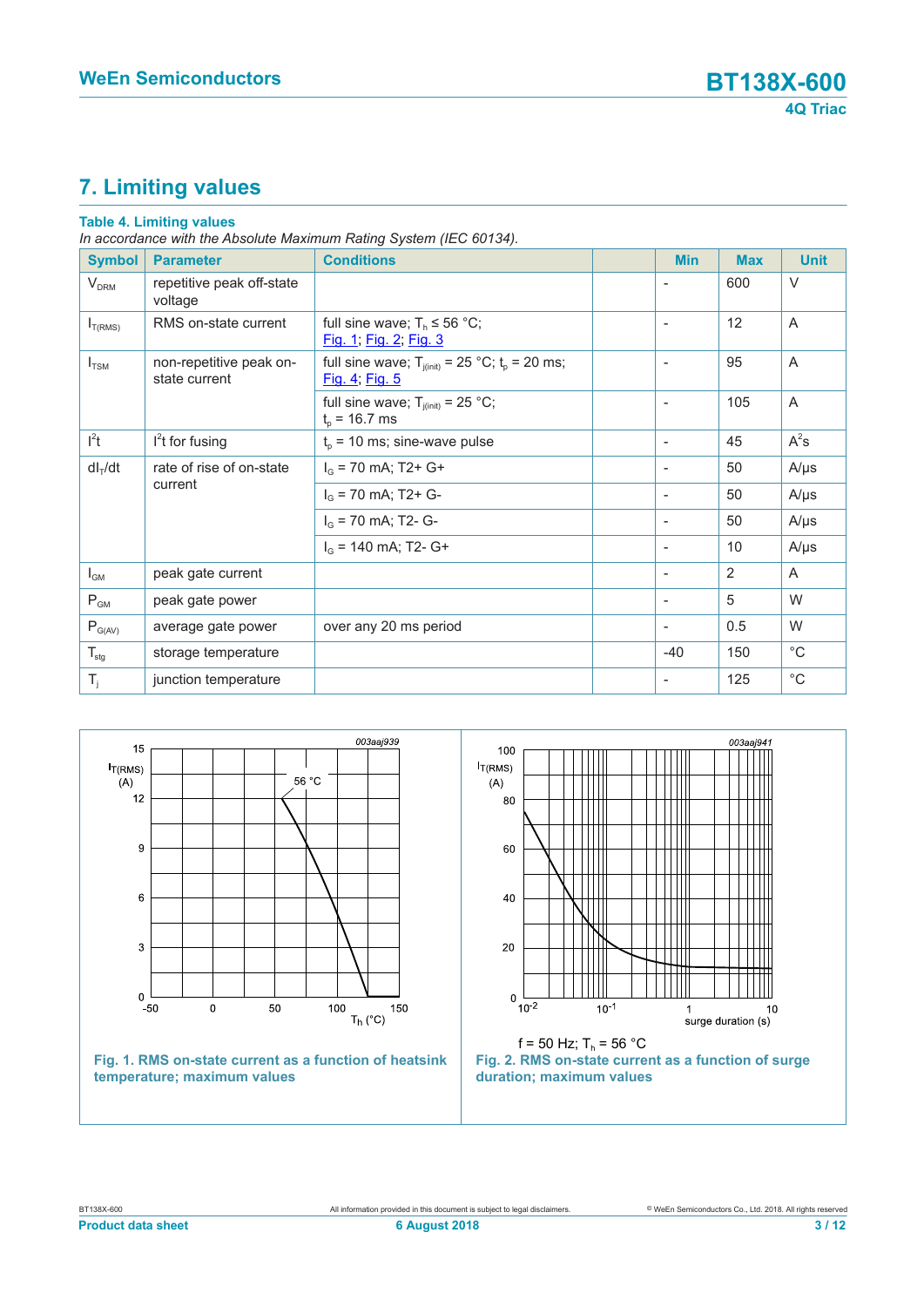**4Q Triac**

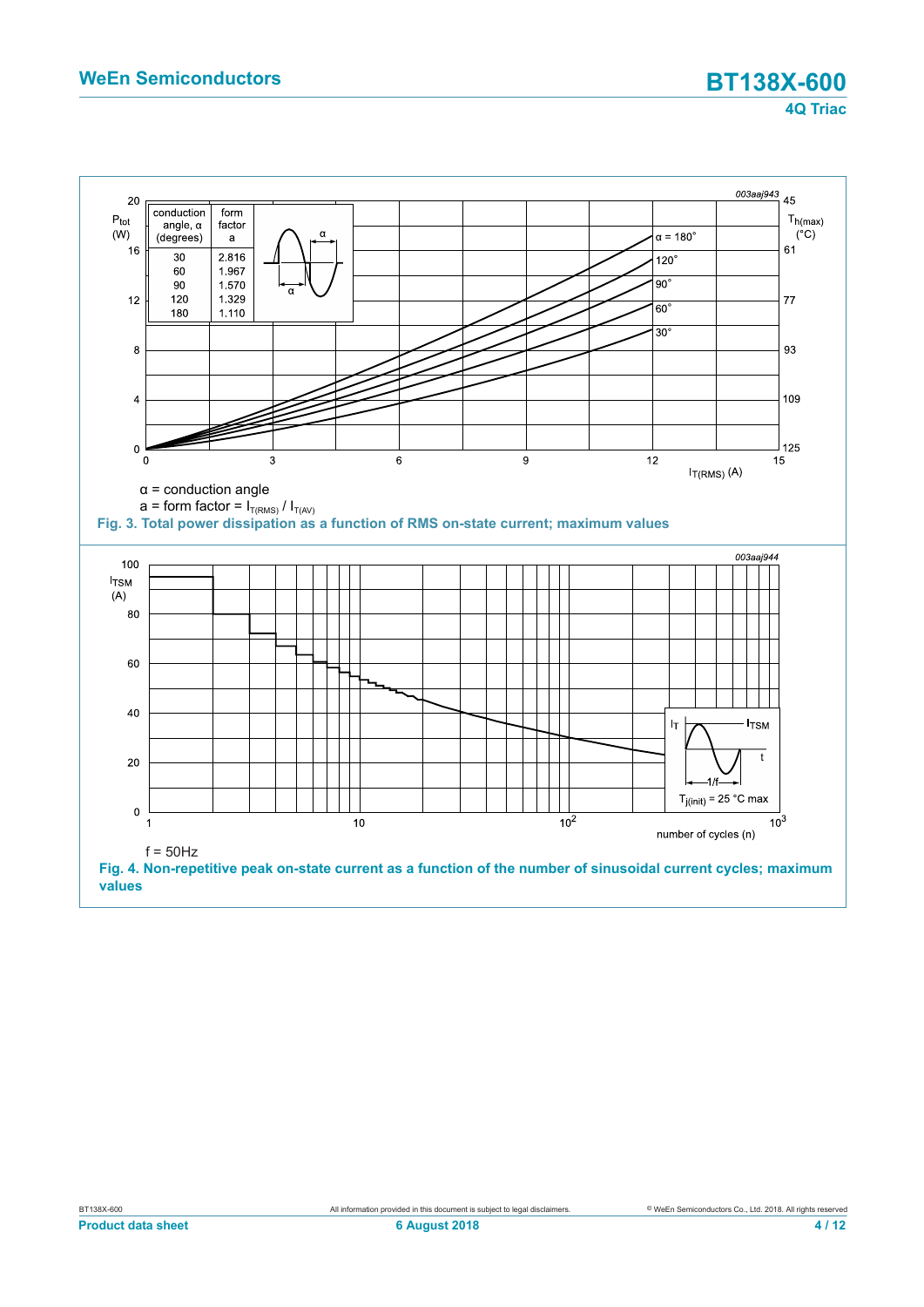

**4Q Triac**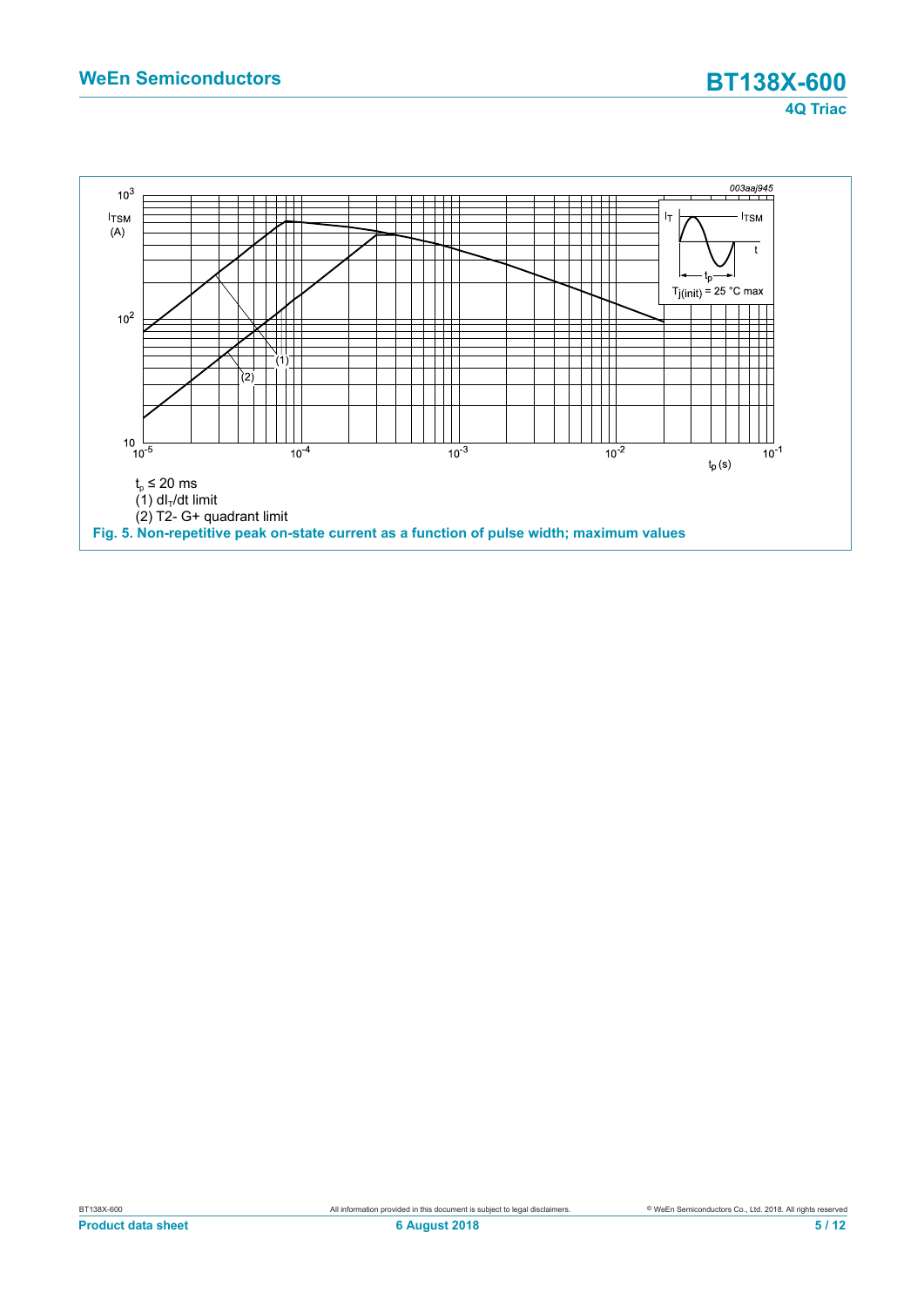# **8. Thermal characteristics**

|               | <b>Table 5. Thermal characteristics</b>           |                                                          |            |            |            |             |
|---------------|---------------------------------------------------|----------------------------------------------------------|------------|------------|------------|-------------|
| <b>Symbol</b> | <b>Parameter</b>                                  | <b>Conditions</b>                                        | <b>Min</b> | <b>Typ</b> | <b>Max</b> | <b>Unit</b> |
| $R_{th(i-h)}$ | thermal resistance<br>from junction to            | full or half cycle; with heatsink<br>compound; Fig. 6    |            |            | 4          | K/W         |
|               | heatsink                                          | full or half cycle; without heatsink<br>compound; Fig. 6 |            |            | 5.5        | K/W         |
| $R_{th(i-a)}$ | thermal resistance<br>from junction to<br>ambient | in free air                                              |            | 55         |            | K/W         |



### **9. Isolation characteristics**

| <b>Symbol</b>                              | <b>Parameter</b>      | <b>Conditions</b>                                                                                                                          | <b>Min</b> | Typ | <b>Max</b> | <b>Unit</b> |
|--------------------------------------------|-----------------------|--------------------------------------------------------------------------------------------------------------------------------------------|------------|-----|------------|-------------|
| $\mathsf{V}_{\mathsf{isol}(\mathsf{RMS})}$ | RMS isolation voltage | from all terminals to external heatsink;<br>sinusoidal waveform; clean and dust<br>free; 50 Hz ≤ f ≤ 60 Hz; $R_H$ ≤ 65 %;<br>$T_b = 25 °C$ |            |     | 2500       | V           |
| $C_{\rm isol}$                             | isolation capacitance | from main terminal 2 to external<br>heatsink; $f = 1$ MHz; $Tb = 25$ °C                                                                    |            | 10  |            | pF          |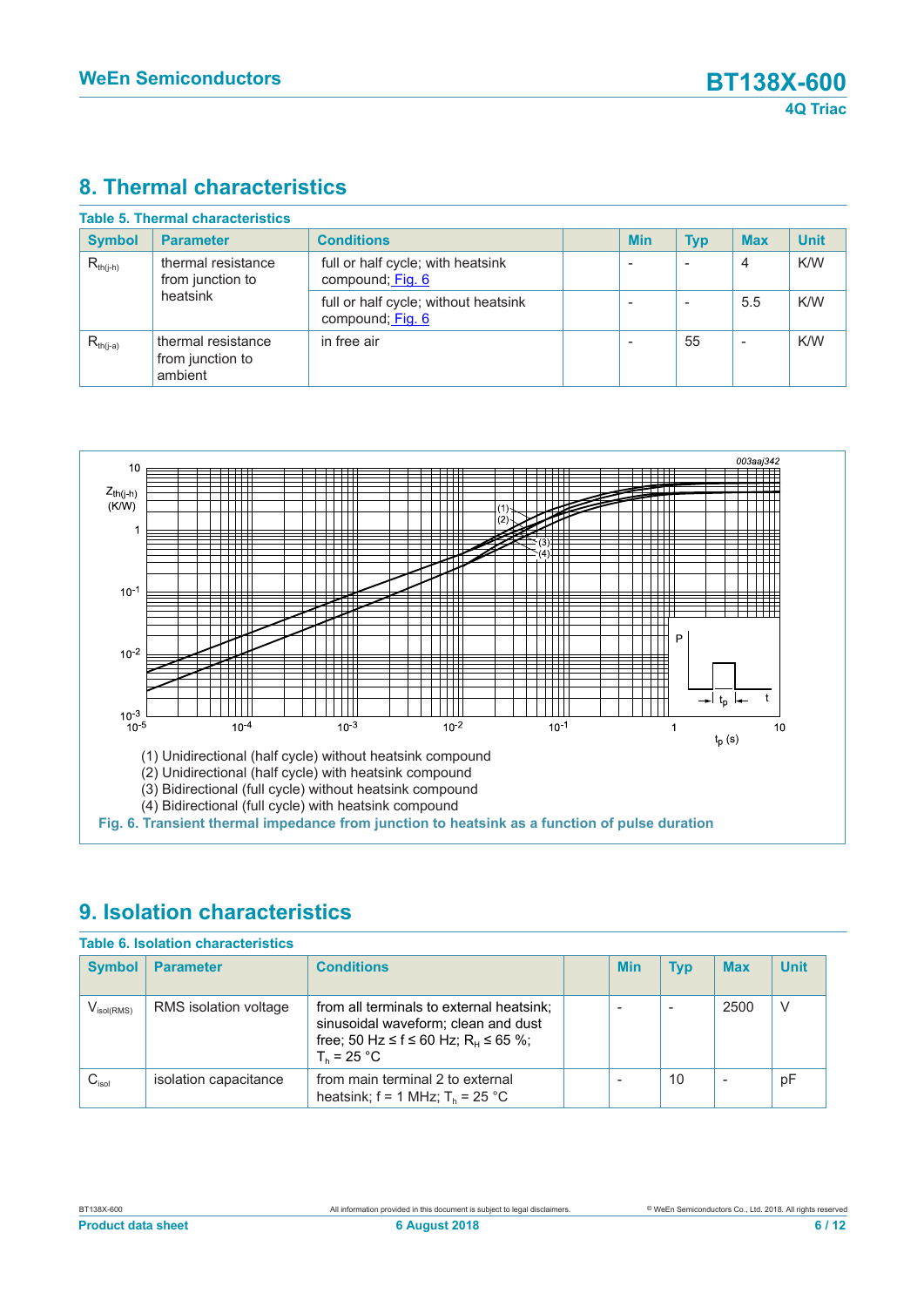# **10. Characteristics**

|               | Table 7. Characteristics             |                                                                                                                                 |                          |                |                              |             |
|---------------|--------------------------------------|---------------------------------------------------------------------------------------------------------------------------------|--------------------------|----------------|------------------------------|-------------|
| <b>Symbol</b> | <b>Parameter</b>                     | <b>Conditions</b>                                                                                                               | <b>Min</b>               | <b>Typ</b>     | <b>Max</b>                   | <b>Unit</b> |
|               | <b>Static characteristics</b>        |                                                                                                                                 |                          |                |                              |             |
| $I_{GT}$      | gate trigger current                 | $V_p$ = 12 V; $I_r$ = 0.1 A; T2+ G+;<br>$T_i = 25 °C;$ Fig. 7                                                                   | $\overline{\phantom{a}}$ | 5              | 35                           | mA          |
|               |                                      | $V_p$ = 12 V; $I_r$ = 0.1 A; T2+ G-;<br>$T_i = 25 °C;$ Fig. 7                                                                   | $\overline{\phantom{a}}$ | 8              | 35                           | mA          |
|               |                                      | $V_p$ = 12 V; $I_r$ = 0.1 A; T2- G-;<br>$T_i = 25 °C;$ Fig. 7                                                                   |                          | 10             | 35                           | mA          |
|               |                                      | $V_p$ = 12 V; $I_r$ = 0.1 A; T2- G+;<br>$T_i = 25 °C;$ Fig. 7                                                                   | $\overline{\phantom{0}}$ | 22             | 70                           | mA          |
| $I_L$         | latching current                     | $V_p$ = 12 V; $I_q$ = 0.1 A; T2+ G+;<br>$T_i = 25 °C;$ Fig. 8                                                                   | $\overline{a}$           | $\overline{7}$ | 40                           | μA          |
|               |                                      | $V_p$ = 12 V; $I_q$ = 0.1 A; T2+ G-;<br>$T_i = 25 °C;$ Fig. 8                                                                   | $\overline{a}$           | 20             | 60                           | mA          |
|               |                                      | $V_p = 12 V$ ; $I_q = 0.1 A$ ; T2- G-;<br>$T_i = 25 °C;$ Fig. 8                                                                 | $\overline{\phantom{a}}$ | 8              | 40                           | mA          |
|               |                                      | $V_p$ = 12 V; $I_q$ = 0.1 A; T2- G+;<br>T <sub>i</sub> = 25 °C; <b>Fig. 8</b>                                                   | $\blacksquare$           | 10             | 60                           | mA          |
| $I_{H}$       | holding current                      | $V_{\text{D}}$ = 12 V; T <sub>i</sub> = 25 °C; <u>Fig. 9</u>                                                                    | $\mathbf{r}$             | 6              | 30                           | mA          |
| $V_{\tau}$    | on-state voltage                     | $I_T$ = 10 A; T <sub>i</sub> = 25 °C; Fig. 10                                                                                   | $\mathbf{r}$             | 1.4            | 1.65                         | $\vee$      |
| $V_{GT}$      | gate trigger voltage                 | $V_D$ = 12 V; $I_T$ = 0.1 A; T <sub>i</sub> = 25 °C;<br><b>Fig. 11</b>                                                          | $\mathbf{r}$             | 0.7            | $\mathbf{1}$                 | $\vee$      |
|               |                                      | $V_D$ = 400 V; $I_T$ = 0.1 A; T <sub>i</sub> = 125 °C;<br><b>Fig. 11</b>                                                        | 0.25                     | 0.4            | $\overline{a}$               | $\vee$      |
| $I_D$         | off-state current                    | $V_D$ = 600 V; T <sub>i</sub> = 125 °C                                                                                          | $\overline{a}$           | 0.1            | 0.5                          | mA          |
|               | <b>Dynamic characteristics</b>       |                                                                                                                                 |                          |                |                              |             |
| $dV_D/dt$     | rate of rise of off-state<br>voltage | $V_{DM}$ = 402 V; T <sub>i</sub> = 125 °C; (V <sub>DM</sub> = 67%<br>of $V_{DRM}$ ); exponential waveform; gate<br>open circuit | 100                      | 250            | $\overline{\phantom{a}}$     | $V/\mu s$   |
| $t_{gt}$      | gate-controlled turn-on<br>time      | $ITM$ = 16 A; $VD$ = 600 V; $IG$ = 0.1 A; $dIG$ /<br>$dt = 5 A/\mu s$                                                           | $\overline{\phantom{a}}$ | 2              | $\qquad \qquad \blacksquare$ | μs          |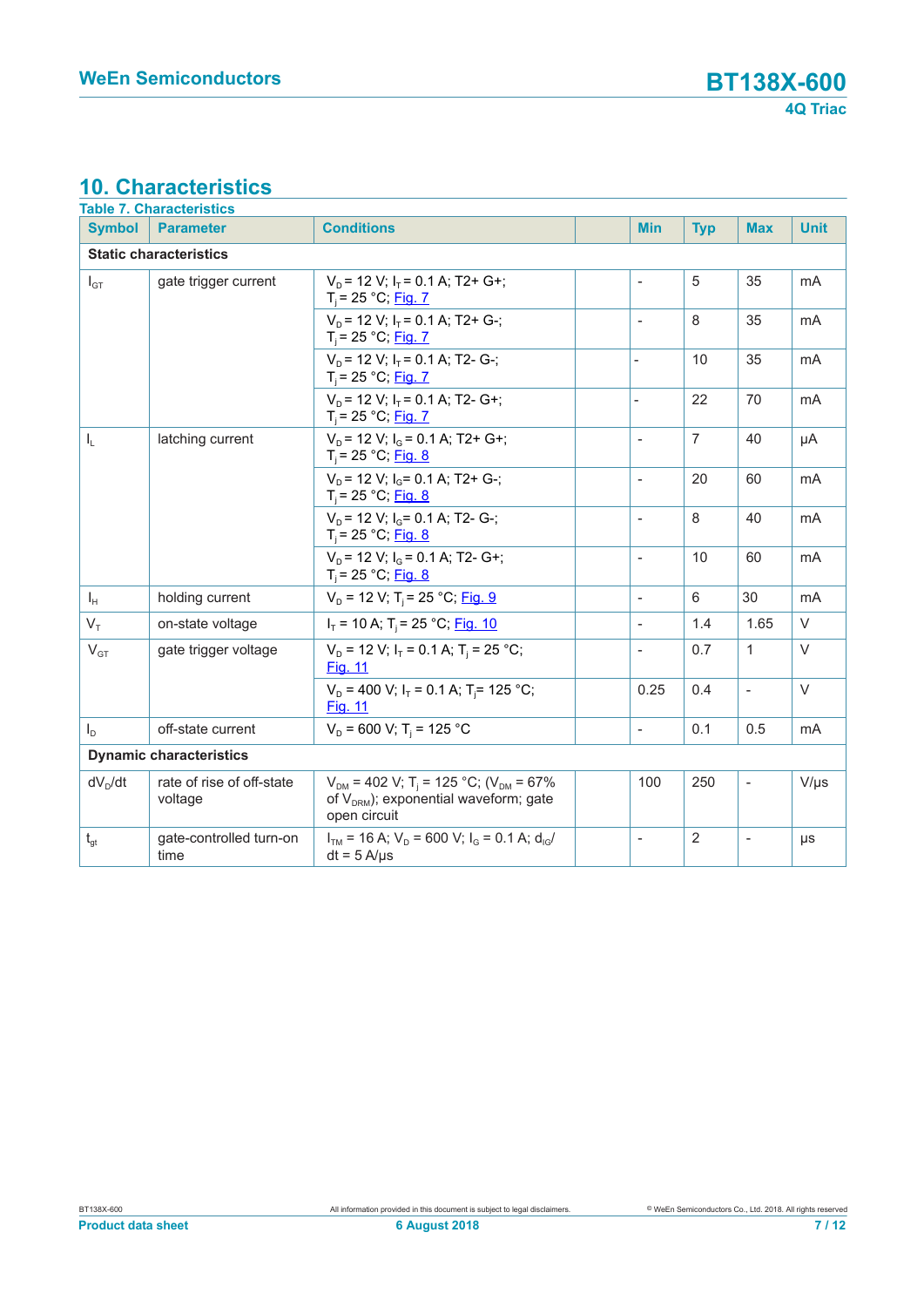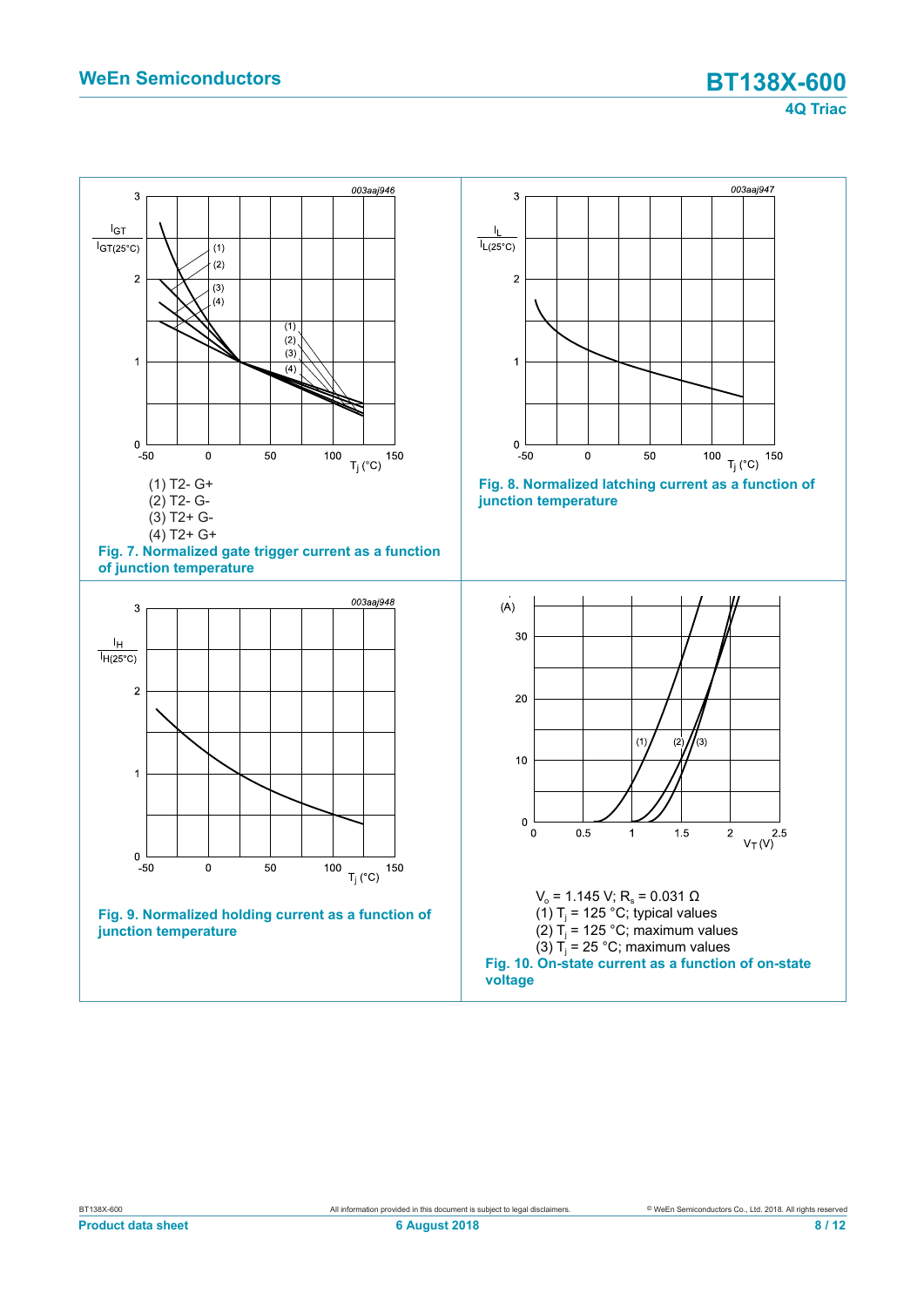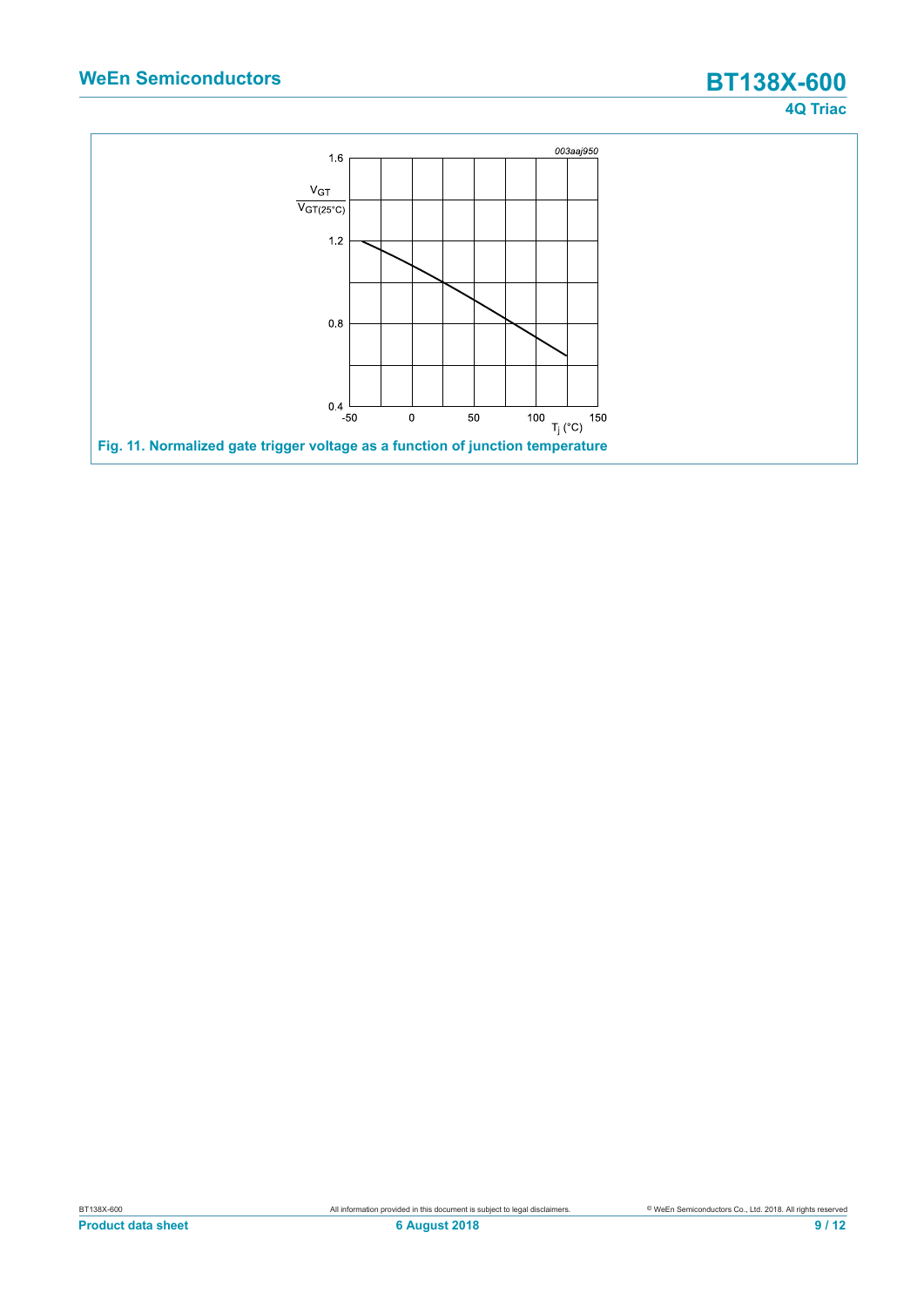# **11. Package outline**

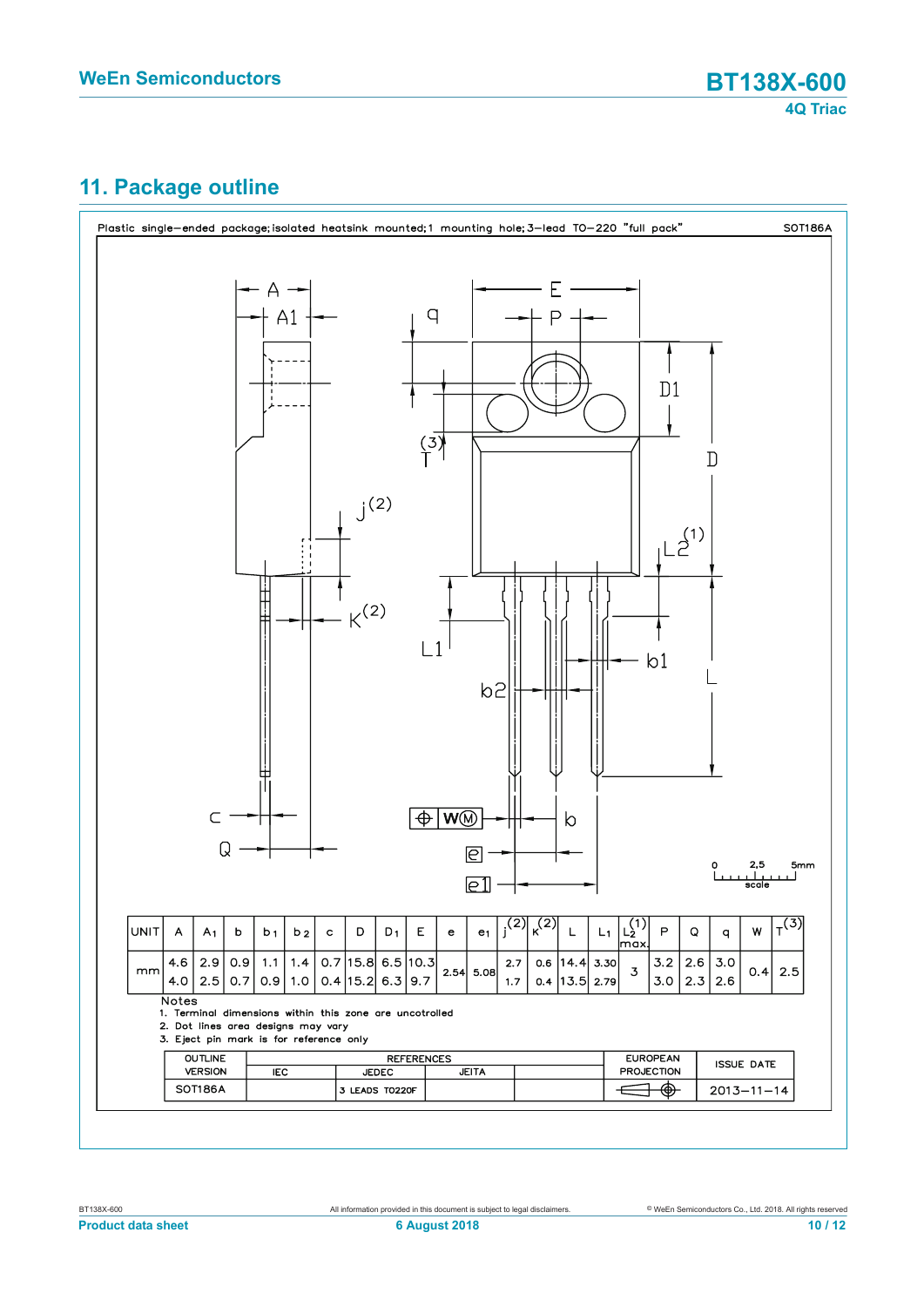# **12. Legal information**

#### **Data sheet status**

| <b>Document</b><br>status [1][2]     | <b>Product</b><br>status [3] | <b>Definition</b>                                                                           |
|--------------------------------------|------------------------------|---------------------------------------------------------------------------------------------|
| Objective<br>[short] data<br>sheet   | Development                  | This document contains data from<br>the objective specification for product<br>development. |
| Preliminary<br>[short] data<br>sheet | Qualification                | This document contains data from the<br>preliminary specification.                          |
| Product<br>[short] data<br>sheet     | Production                   | This document contains the product<br>specification.                                        |

[1] Please consult the most recently issued document before initiating or completing a design.

- [2] The term 'short data sheet' is explained in section "Definitions".
- [3] The product status of device(s) described in this document may have changed since this document was published and may differ in case of multiple devices. The latest product status information is available on the Internet at URL http://www.ween-semi.com.

#### **Definitions**

**Draft** — The document is a draft version only. The content is still under internal review and subject to formal approval, which may result in modifications or additions. WeEn Semiconductors does not give any representations or warranties as to the accuracy or completeness of information included herein and shall have no liability for the consequences of use of such information.

**Short data sheet** — A short data sheet is an extract from a full data sheet with the same product type number(s) and title. A short data sheet is intended for quick reference only and should not be relied upon to contain detailed and full information. For detailed and full information see the relevant full data sheet, which is available on request via the local WeEn Semiconductors sales office. In case of any inconsistency or conflict with the short data sheet, the full data sheet shall prevail.

**Product specification** — The information and data provided in a Product data sheet shall define the specification of the product as agreed between WeEn Semiconductors and its customer, unless WeEn Semiconductors and customer have explicitly agreed otherwise in writing. In no event however, shall an agreement be valid in which the WeEn Semiconductors product is deemed to offer functions and qualities beyond those described in the Product data sheet.

#### **Disclaimers**

**Limited warranty and liability** — Information in this document is believed to be accurate and reliable. However, WeEn Semiconductors does not give any representations or warranties, expressed or implied, as to the accuracy or completeness of such information and shall have no liability for the consequences of use of such information. WeEn Semiconductors takes no responsibility for the content in this document if provided by an information source outside of WeEn Semiconductors.

In no event shall WeEn Semiconductors be liable for any indirect, incidental, punitive, special or consequential damages (including - without limitation lost profits, lost savings, business interruption, costs related to the removal or replacement of any products or rework charges) whether or not such damages are based on tort (including negligence), warranty, breach of contract or any other legal theory.

Notwithstanding any damages that customer might incur for any reason whatsoever, WeEn Semiconductors' aggregate and cumulative liability towards customer for the products described herein shall be limited in accordance with the *Terms and conditions of commercial sale* of WeEn Semiconductors.

**Right to make changes** — WeEn Semiconductors reserves the right to make changes to information published in this document, including without limitation specifications and product descriptions, at any time and without notice. This document supersedes and replaces all information supplied prior to the publication hereof.

**Suitability for use** — WeEn Semiconductors products are not designed, authorized or warranted to be suitable for use in life support, life-critical or safety-critical systems or equipment, nor in applications where failure or malfunction of an WeEn Semiconductors product can reasonably be expected to result in personal injury, death or severe property or environmental damage. WeEn Semiconductors and its suppliers accept no liability for inclusion and/or use of WeEn Semiconductors products in such equipment or applications and therefore such inclusion and/or use is at the customer's own risk.

**Quick reference data** — The Quick reference data is an extract of the product data given in the Limiting values and Characteristics sections of this document, and as such is not complete, exhaustive or legally binding.

**Applications** — Applications that are described herein for any of these products are for illustrative purposes only. WeEn Semiconductors makes no representation or warranty that such applications will be suitable for the specified use without further testing or modification.

Customers are responsible for the design and operation of their applications and products using WeEn Semiconductors products, and WeEn Semiconductors accepts no liability for any assistance with applications or customer product design. It is customer's sole responsibility to determine whether the WeEn Semiconductors product is suitable and fit for the customer's applications and products planned, as well as for the planned application and use of customer's third party customer(s). Customers should provide appropriate design and operating safeguards to minimize the risks associated with their applications and products.

WeEn Semiconductors does not accept any liability related to any default, damage, costs or problem which is based on any weakness or default in the customer's applications or products, or the application or use by customer's third party customer(s). Customer is responsible for doing all necessary testing for the customer's applications and products using WeEn Semiconductors products in order to avoid a default of the applications and the products or of the application or use by customer's third party customer(s). WeEn does not accept any liability in this respect.

**Limiting values** — Stress above one or more limiting values (as defined in the Absolute Maximum Ratings System of IEC 60134) will cause permanent damage to the device. Limiting values are stress ratings only and (proper) operation of the device at these or any other conditions above those given in the Recommended operating conditions section (if present) or the Characteristics sections of this document is not warranted. Constant or repeated exposure to limiting values will permanently and irreversibly affect the quality and reliability of the device.

**No offer to sell or license** — Nothing in this document may be interpreted or construed as an offer to sell products that is open for acceptance or the grant, conveyance or implication of any license under any copyrights, patents or other industrial or intellectual property rights.

**Export control** — This document as well as the item(s) described herein may be subject to export control regulations. Export might require a prior authorization from competent authorities.

**Non-automotive qualified products** — Unless this data sheet expressly states that this specific WeEn Semiconductors product is automotive qualified, the product is not suitable for automotive use. It is neither qualified nor tested in accordance with automotive testing or application requirements. WeEn Semiconductors accepts no liability for inclusion and/or use of nonautomotive qualified products in automotive equipment or applications.

In the event that customer uses the product for design-in and use in automotive applications to automotive specifications and standards, customer (a) shall use the product without WeEn Semiconductors' warranty of the product for such automotive applications, use and specifications, and (b) whenever customer uses the product for automotive applications beyond WeEn Semiconductors' specifications such use shall be solely at customer's own risk, and (c) customer fully indemnifies WeEn Semiconductors for any liability, damages or failed product claims resulting from customer design and use of the product for automotive applications beyond WeEn Semiconductors' standard warranty and WeEn Semiconductors' product specifications.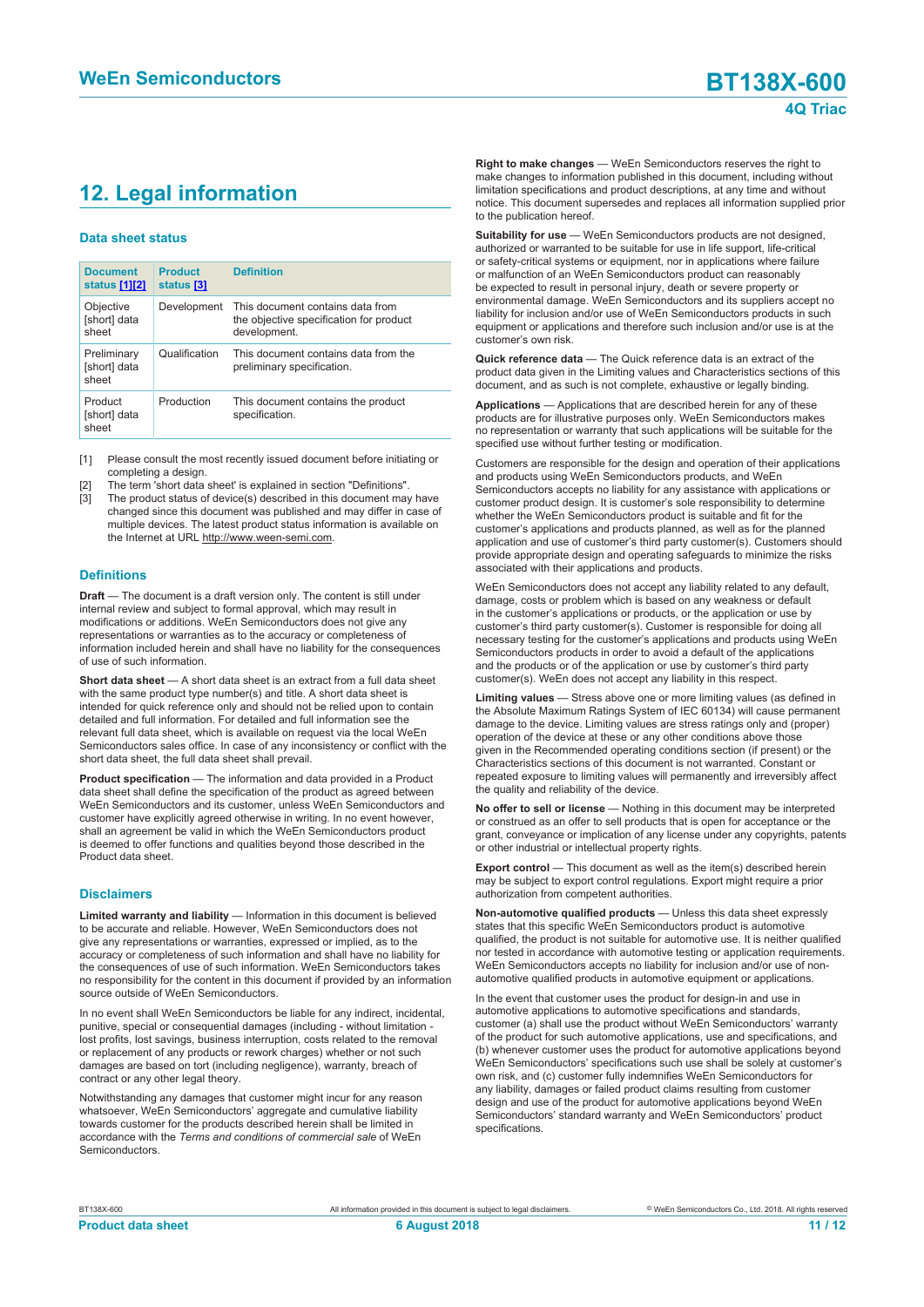**Translations** — A non-English (translated) version of a document is for reference only. The English version shall prevail in case of any discrepancy between the translated and English versions.

#### **Trademarks**

Notice: All referenced brands, product names, service names and trademarks are the property of their respective owners.